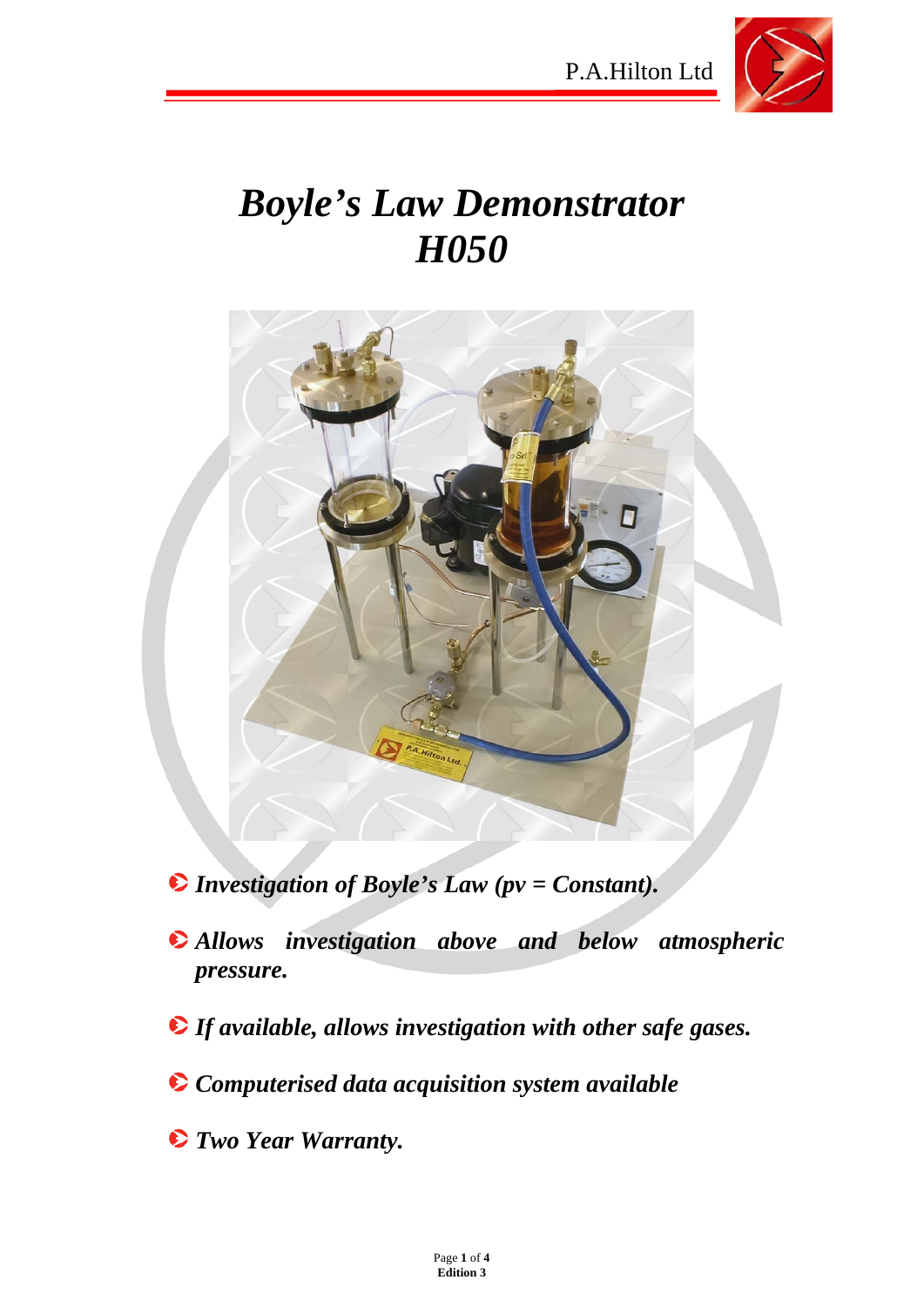

### *Introduction*

The Hilton H050 Boyle's Law Demonstrator allows rapid demonstration of the principles of Boyle's Law.

The unit is bench mounted and self-contained having its own compressor/vacuum pump.

The Hilton H050 Boyle's Law Demonstrator will provide interesting and instructive experimental work for all students studying fundamental gas laws and will be of particular interest to those studying:

- **Thermodynamics**
- **Heat Transfer**
- **Chemical Engineering**
- **Mechanical Engineering**
- **Plant and Process Engineering**
- **Refrigeration**
- **Air Conditioning**
- **Physics**

### *Experimental Capabilities*

- Demonstration of Boyle's Law  $pv = Constant$  for air and other safe gases.
- Investigation of the characteristic equation of a gas  $pV = mRT$  at ambient temperature

### *Description*

Two sealed glass cylinders with access valves are mounted on a base board and connected via a tube. One cylinder performs the measuring function and the other is used to pressurise the volume of gas contained above oil in the measuring cylinder. The measuring cylinder is fitted with a compound gauge designed to measure the gas pressure both above and below atmospheric pressure.

The height of oil and hence the volume of gas in the measuring cylinder is measured using a graduated scale. A thermometer in the measuring cylinder allows the temperature of the gas in the measuring cylinder to be determined.

A small compressor provides a means of adjusting the pressure of the test gas above and below atmospheric pressure. The compressor is mounted on the base board and controlled by a panel mounted switch.

A pressure switch and relief valves ensure operator safety.

### *Operation*

The volume of gas in the measuring chamber can be adjusted by a control valve at the base of the pressurising chamber and measured using the graduated scale on the measuring chamber. The compressor is used to adjust the pressure above hydraulic oil in the pressurising chamber and this is transmitted to the test gas via the oil.

Changes in oil height and hence test gas volume are measured at the same time as pressures are recorded. Pressure and volume data may be plotted to demonstrate the  $pv = Constant Boyle's Law relationship.$ 

For more advanced students the volume of gas in the chamber may be related to the mass *m* of air in the chamber. By evaluating the data recorded the characteristic gas equation *pV = mRT or PV / mT = Constant* may be investigated.

### *Specification*

Unit for demonstrating Boyle's Law **Comprising:** 

Bench mounted measuring cylinder containing test gas and bourdon tube pressure gauge as well as a pressure relief valve. All necessary valves, pressure gauge, measuring scale and thermometer for air pressure, temperature and volume measurement.

Pressurising glass cylinder with pressure relief valve Diameter 100 mm, Height 220 mm approximately

Compressor 230V, 50 Hz, 500W. Compressor can also be used as vacuum pump.

# *Safety*

Relief valve in each cylinder plus high pressure cut out switch on compressor power supply.

Residual current circuit breaker and combined main switch/miniature circuit breaker.

#### *Dimensions*

Height: 600mm Depth: 610mm Width: 610mm Weight: 30kg

## *Accessories and Spares*

Unit supplied with:

One experimental operating and maintenance manual in English, Spanish, French.

Accessories and spares, suitable for 2 years normal operation. List available on request.

# *Services Required*

Or

**Electrical: A**: 500W 220-240 Volts, Single Phase, 50Hz (With earth/ground). Line current up to 2A at 230v

> **B:** 500W 110-120 Volts, Single Phase, 60Hz (With earth/ground). Line current up to 4A at 110v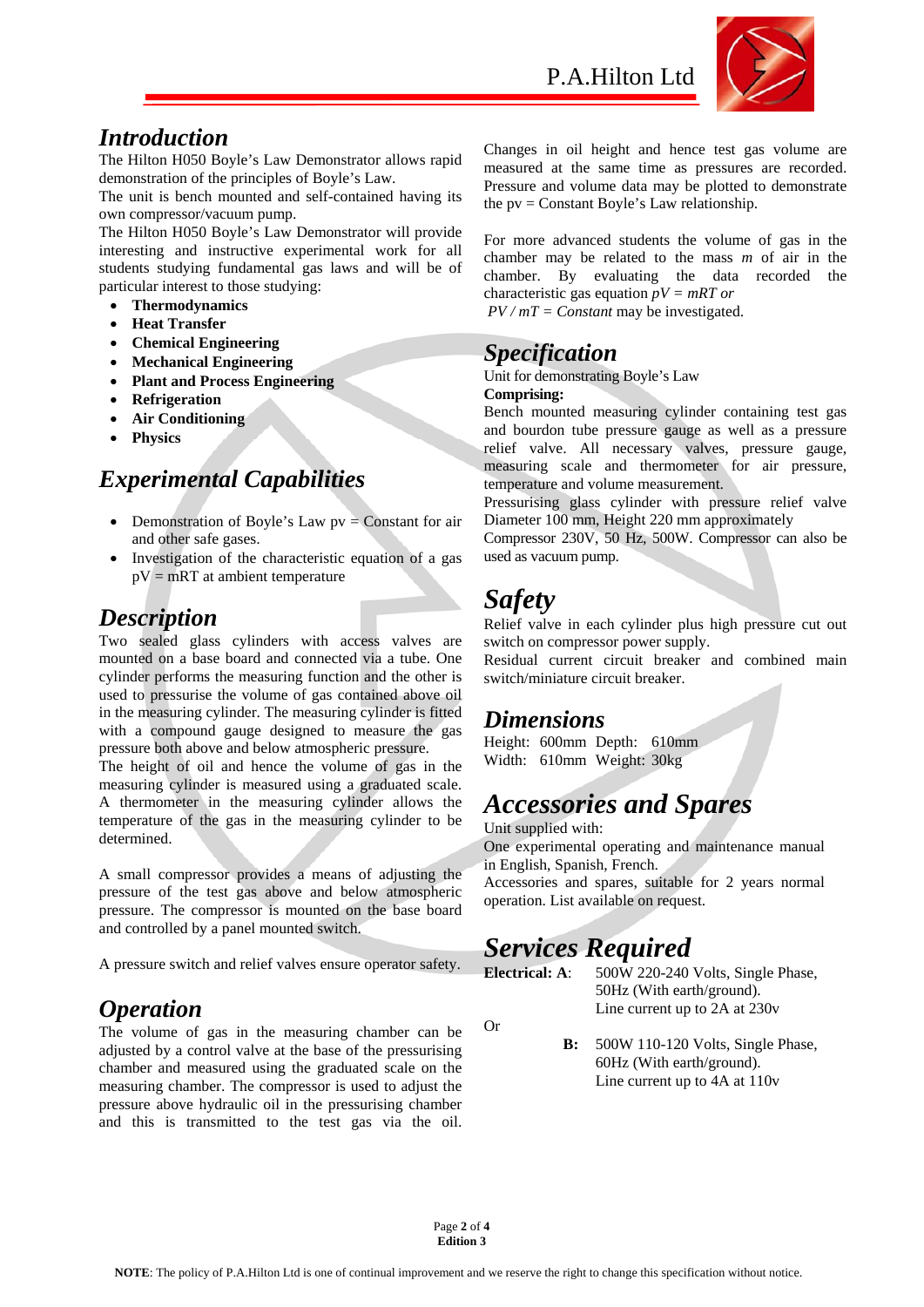P.A.Hilton Ltd



# **Ordering Information**<br>Order as: Boyle's Law Demonstr

**Order as:** Boyle's Law Demonstrator H050

# *Electrical Specification*

- Either: **A**: 220-240 Volts, Single Phase 50Hz
- Or
- (With earth/ground).
- **B**: 110-120 Volts, Single Phase 60Hz (With earth/ground).

## *Language*

Either: English, Spanish, French.

# *Also Available On Request*

Further detailed specification. Additional copies of instruction manual. Recommended list of spares for 5 years operation.